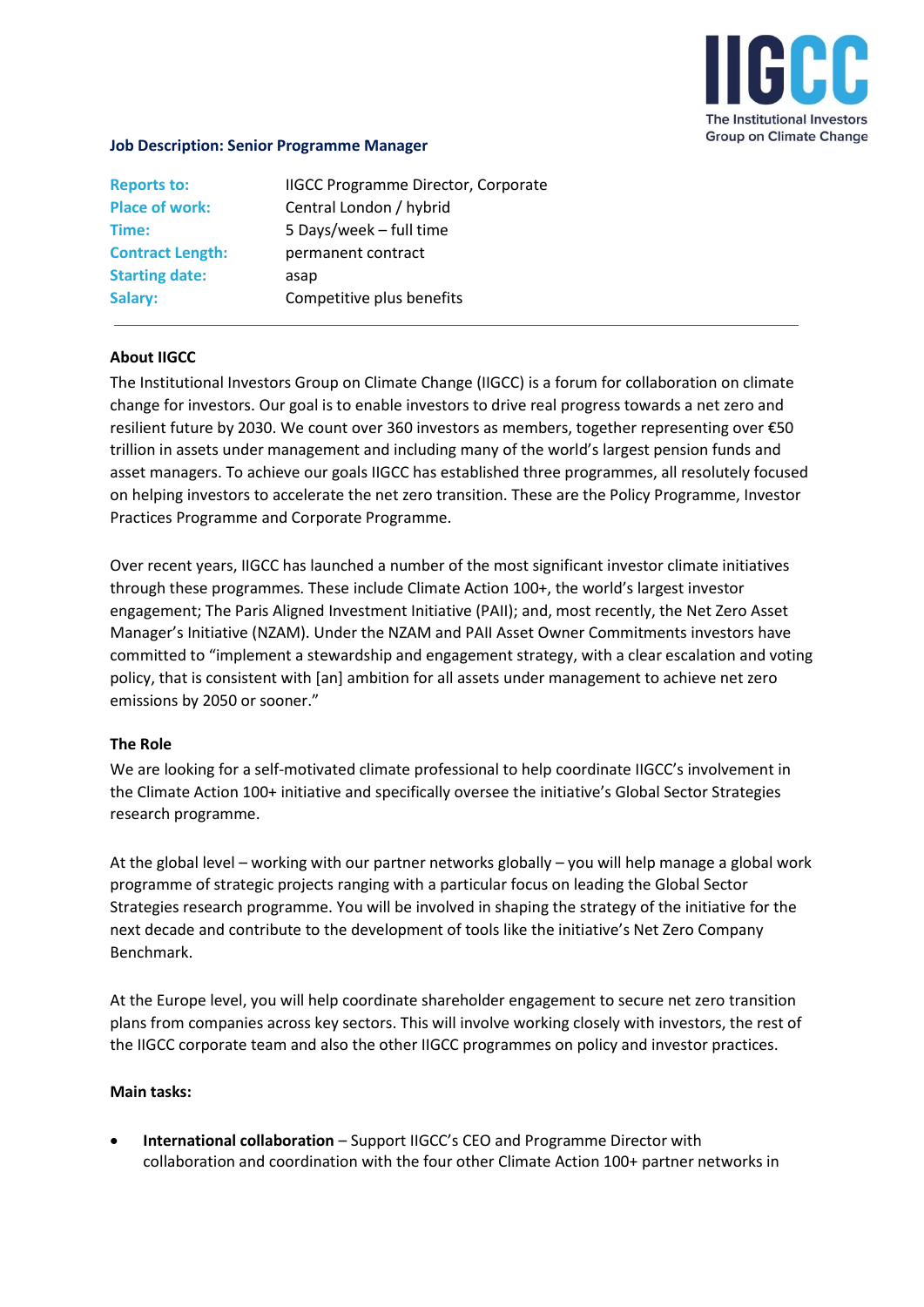

the global management of Climate Action 100+ and its Global Sector Strategies research programme.

- **Sector Research and Analysis**  Support investors in defining and identifying the pathways for different sectors to achieve net zero emissions. Lead the development of sector level research and analysis to support investor understanding of the technical and technological barriers and opportunities to the energy transition in different sectors.
- **Engagement coordination**  Support investor signatories to Climate Action 100+ with the company engagements they are carrying out by organising working group meetings and providing supporting analysis. Keep track on the progress of all engagements. Update investors on the different activities across the initiative.
- **Webinars and workshops**  Coordinate IIGCC working groups and webinar logistics, agendas and write-ups working with other IIGCC corporate programme staff.
- **Communications** Work with IIGCC communications team to develop communications materials to promote the activities of the corporate programme and Climate Action 100+, and support uptake of the outputs of the programme.
- Collaborate with other IIGCC initiatives and programmes as required.

# **Skills and experience:**

- Experience working on climate change within an investment, consulting, corporate or government related role
- Understanding of sectoral decarbonisation and climate scenarios
- Strong understanding of carbon footprinting, corporate climate target setting (such as Science Based Targets) and climate reporting systems (such as CDP or TCFD)
- Excellent writing and report writing skills including demonstrable experience editing and coordinating public reports
- Strong interpersonal and verbal communication skills
- Strong project management, organisational and time management skills, with proven ability to prioritise
- High levels of accuracy and attention to detail
- Self-motivated, flexible, and disciplined with an enthusiastic and positive approach
- Fluent in routine IT tools including Microsoft office
- Fluency in English language

There will be a requirement to undertake some international travel and evening calls.

## **Benefits**

In addition to a competitive salary, we offer a range of benefits including:

- 25 days' annual leave plus public holidays
- Additional discretionary 3 days' leave between Christmas and New Year
- Generous company pension scheme
- Life assurance
- Private healthcare

## **Applications**

Closing date for applications: IIGCC will review applications on a rolling basis so would encourage submission before this date.